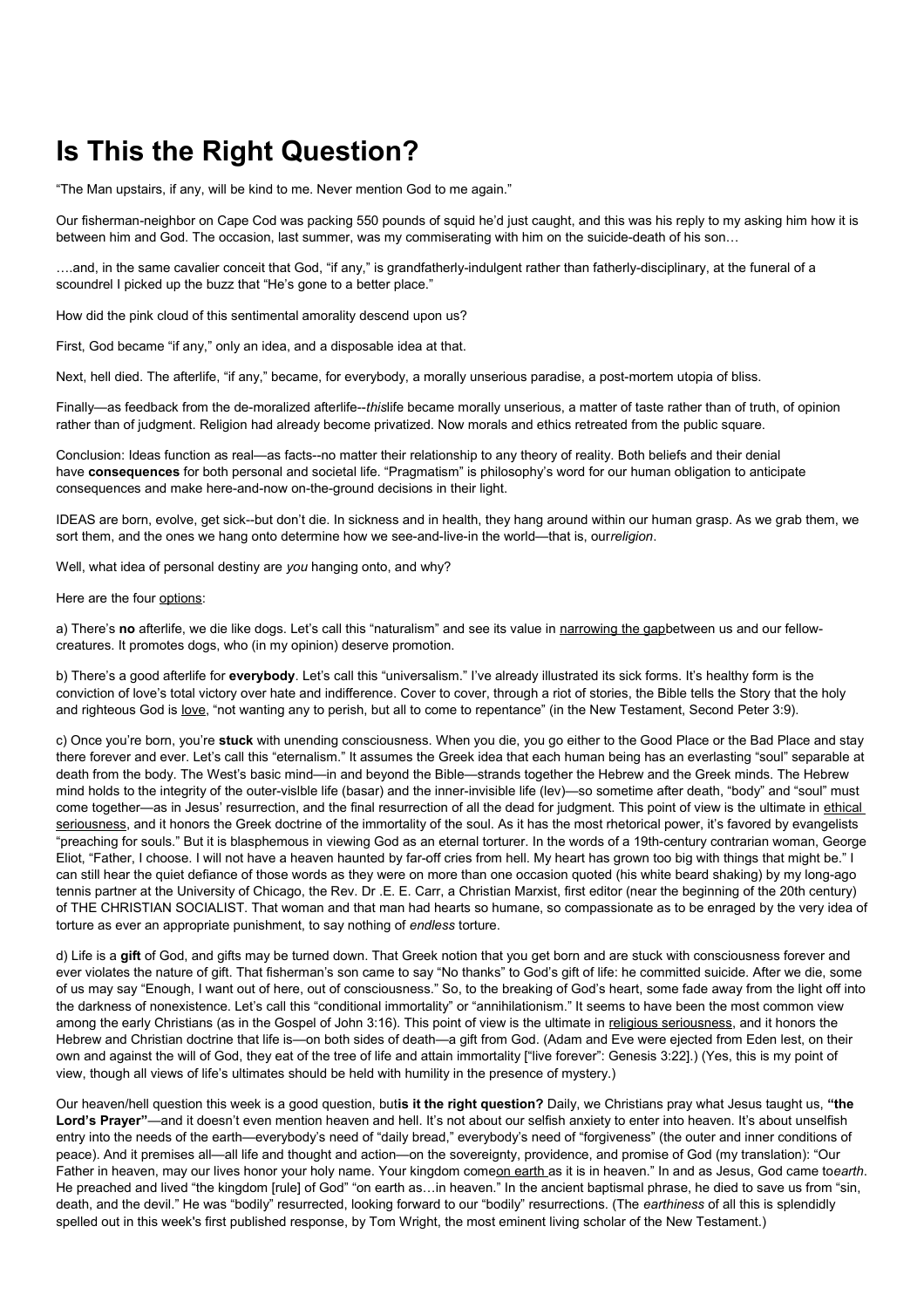**Comments Please report offensive comments below.**

Hi! I'm John Strass and i like your site! **[http://www.blinklist.com/cheap\\_viagra\\_online\\_from\\_ca/](http://www.blinklist.com/cheap_viagra_online_from_ca/)** > cheap viagra Thank you!

**POSTED BY: CHEAP VIAGRA | FEBRUARY 2, 2008 3:23 PM [REPORT OFFENSIVE COMMENT](mailto:blogs@washingtonpost.com?subject=On%20Faith%20Panelists%20Blog%20%20%7C%20%20cheap%20viagra%20%20%7C%20%20Is%20This%20the%20Right%20Question?%20%20%7C%20%202336778&body=%0D%0D%0D%0D%0D================%0D?__mode=view%26_type=comment%26id=2336778%26blog_id=618)**

Sensible christians is that what lukewarm christians are referred to now. Just something to think about. Sincerely, Thomas Paul Moses Baum.

**POSTED BY: THOMAS BAUM | JULY 6, 2007 10:55 AM [REPORT OFFENSIVE COMMENT](mailto:blogs@washingtonpost.com?subject=On%20Faith%20Panelists%20Blog%20%20%7C%20%20Thomas%20Baum%20%20%7C%20%20Is%20This%20the%20Right%20Question?%20%20%7C%20%201148567&body=%0D%0D%0D%0D%0D================%0D?__mode=view%26_type=comment%26id=1148567%26blog_id=618)**

To Anonymous of July 3, 2007 8:41PM: That is pretty much the same thing that the religious leaders of Jesus's day said about Him. Thank You. Sincerely, Thomas Paul Moses Baum.

**POSTED BY: THOMAS BAUM | JULY 5, 2007 7:06 PM [REPORT OFFENSIVE COMMENT](mailto:blogs@washingtonpost.com?subject=On%20Faith%20Panelists%20Blog%20%20%7C%20%20Thomas%20Baum%20%20%7C%20%20Is%20This%20the%20Right%20Question?%20%20%7C%20%201146840&body=%0D%0D%0D%0D%0D================%0D?__mode=view%26_type=comment%26id=1146840%26blog_id=618)**

Hey bub. If Odin's the true god, why is it that he got his ass thumped by the silver surfer?

**POSTED BY: WOLVERINE | JULY 4, 2007 10:43 AM [REPORT OFFENSIVE COMMENT](mailto:blogs@washingtonpost.com?subject=On%20Faith%20Panelists%20Blog%20%20%7C%20%20Wolverine%20%20%7C%20%20Is%20This%20the%20Right%20Question?%20%20%7C%20%201143036&body=%0D%0D%0D%0D%0D================%0D?__mode=view%26_type=comment%26id=1143036%26blog_id=618)**

Thanks, Mr. Elliott, for an intelligent look at the possibilities of heaven and hell. Thanks for voicing what I have always felt. froggie

**POSTED BY: FROGGIE | JULY 4, 2007 8:24 AM [REPORT OFFENSIVE COMMENT](mailto:blogs@washingtonpost.com?subject=On%20Faith%20Panelists%20Blog%20%20%7C%20%20froggie%20%20%7C%20%20Is%20This%20the%20Right%20Question?%20%20%7C%20%201142766&body=%0D%0D%0D%0D%0D================%0D?__mode=view%26_type=comment%26id=1142766%26blog_id=618)**

Give yourself to ODIN the One True God. All others are False Gods and are to be avoided if you wish to spend eternity in Valhalla. There is no God but ODIN the warrior God. Surrender now and enjoy His Love and protection for ever and ever and ever and ever and ever.Amen.

**POSTED BY: ANONYMOUS | JULY 4, 2007 2:12 AM [REPORT OFFENSIVE COMMENT](mailto:blogs@washingtonpost.com?subject=On%20Faith%20Panelists%20Blog%20%20%7C%20%20Anonymous%20%20%7C%20%20Is%20This%20the%20Right%20Question?%20%20%7C%20%201142251&body=%0D%0D%0D%0D%0D================%0D?__mode=view%26_type=comment%26id=1142251%26blog_id=618)**

You might call this great faith:

""The Man upstairs, if any, will be kind to me. Never mention God to me again.""

You know? That could be great faith.

"Our fisherman-neighbor on Cape Cod was packing 550 pounds of squid he'd just caught, and this was his reply to my asking him how it is between him and God. The occasion, last summer, was my commiserating with him on the suicide-death of his son…"

Funny bout them suicides.

**POSTED BY: PAGANPLACE | JULY 3, 2007 11:15 PM [REPORT OFFENSIVE COMMENT](mailto:blogs@washingtonpost.com?subject=On%20Faith%20Panelists%20Blog%20%20%7C%20%20Paganplace%20%20%7C%20%20Is%20This%20the%20Right%20Question?%20%20%7C%20%201141797&body=%0D%0D%0D%0D%0D================%0D?__mode=view%26_type=comment%26id=1141797%26blog_id=618)**

Thomas Baum You are what Sigmund Freud would call-Bananas! Your wackiness helps create atheists,so deranged and beyond reality are your infantile fantasies. You give sensible christians a bad name.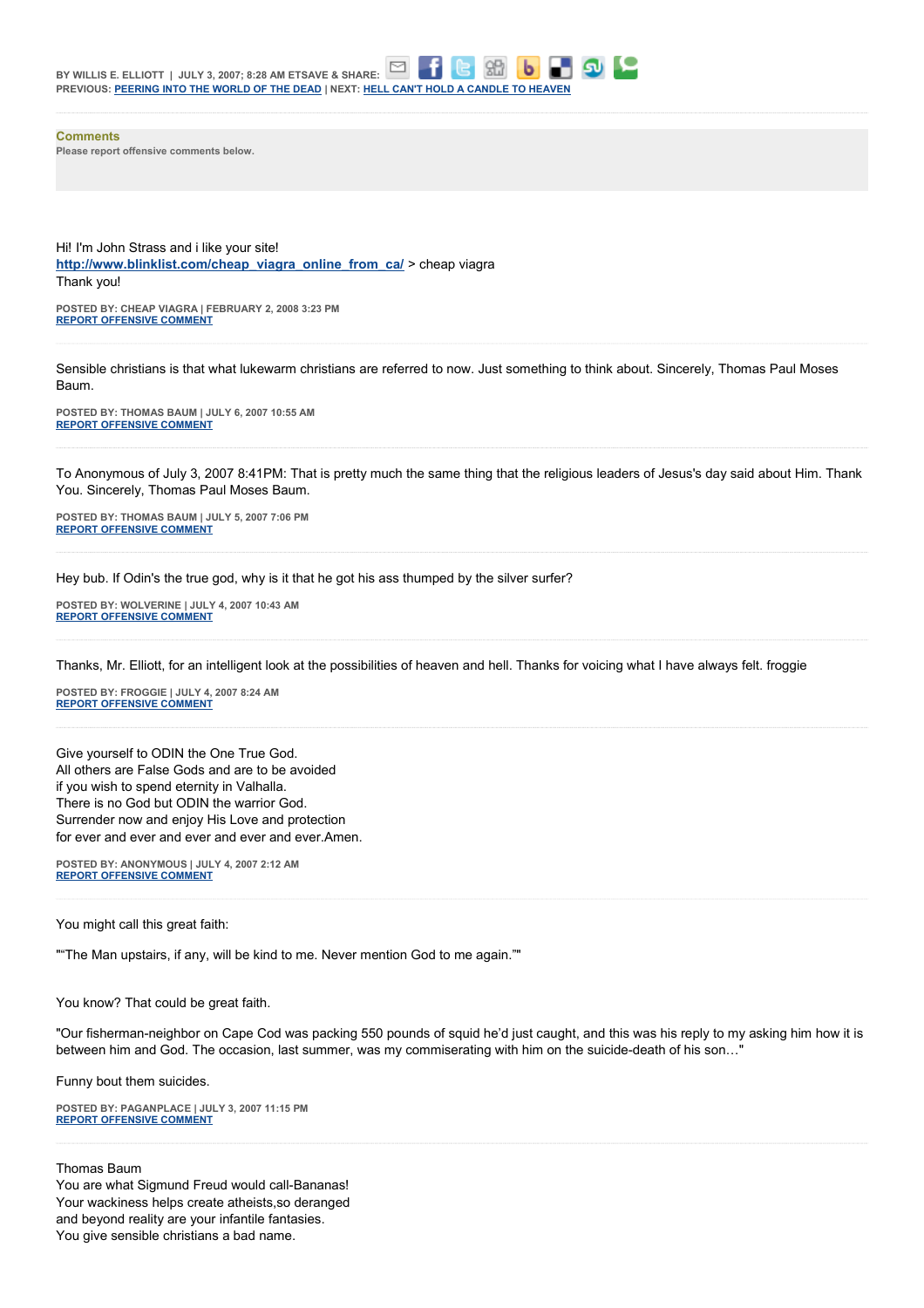I bet you believe in UFO's too,and alien abduction. And monsters and fairies. Watch out for the Boogieman.

**POSTED BY: ANONYMOUS | JULY 3, 2007 8:41 PM [REPORT OFFENSIVE COMMENT](mailto:blogs@washingtonpost.com?subject=On%20Faith%20Panelists%20Blog%20%20%7C%20%20Anonymous%20%20%7C%20%20Is%20This%20the%20Right%20Question?%20%20%7C%20%201141545&body=%0D%0D%0D%0D%0D================%0D?__mode=view%26_type=comment%26id=1141545%26blog_id=618)**

viejita...

Good plan. I have found that rational thought is a very reliable guide in my life and choices. It isn't hard - take the "do unto others..." concept and apply it.

I know that: (a) we live in a universe in which cause and effect always apply (b) over time, the things we used to ascribe to divine forces end up being explained in a rational manner and (c) just because we don't know everything it doesn't follow that we know nothing.

Heaven and hell make so little sense and reflect so poorly on the god required to have them exist, it is simply not rational.

**POSTED BY: PERSON UNKNOWN | JULY 3, 2007 6:52 PM [REPORT OFFENSIVE COMMENT](mailto:blogs@washingtonpost.com?subject=On%20Faith%20Panelists%20Blog%20%20%7C%20%20person%20unknown%20%20%7C%20%20Is%20This%20the%20Right%20Question?%20%20%7C%20%201141438&body=%0D%0D%0D%0D%0D================%0D?__mode=view%26_type=comment%26id=1141438%26blog_id=618)**

The other option is that we do go thru a judgement, that is what the meaning of vengence is Mine says the Lord, not by the way does He say revenge is mine. The Second Person of the Trinity of God did not become a human being to let us off the hook so to speak but to be the Saviour of the entire human race and then He asked of us to "Come follow Me". He also said, "He who is without sin cast the first stone", He did not say he who is with lesser sin or whose sin is forgiven, cast the first stone. There sure does seem to be a lot of stone throwers among some of those that call themselves christians. Every human being that ever was, is or will be are going to be in the Kingdom of God, I look past heaven to the Kingdom where ALL TEARS SHALL BE DRYED, ALL FEARS SHALL DIE AND LOVE WILL PERMEATE ALL. I don't really know much about the Kingdom except that it will be better than anybody could ever imagine. New heavens and a new earth, sound familiar. God is Pure Love, not the hate-filled, egotistical, revenge seeking being that so many people that call themselves christians think that He is, of course there are some people that call themselves christians that actually are. I repeat God is a searcher of hearts and minds not religious affiliations or lack thereof. True religion is taking care of widows and orphans. Some people seem to let their religious affiliation and even the bible get in the way of God. satan himself quoted directly from the bible, remember and lots of people use the bible to justify a lot of garbage. I am not here to try and convince anyone of anything just to let you know that God wins Total Victory, satan loses, it really does not matter what you believe, Truth is Truth. Sincerely, Thomas Paul Moses Baum.

**POSTED BY: THOMAS BAUM | JULY 3, 2007 6:25 PM [REPORT OFFENSIVE COMMENT](mailto:blogs@washingtonpost.com?subject=On%20Faith%20Panelists%20Blog%20%20%7C%20%20Thomas%20Baum%20%20%7C%20%20Is%20This%20the%20Right%20Question?%20%20%7C%20%201141395&body=%0D%0D%0D%0D%0D================%0D?__mode=view%26_type=comment%26id=1141395%26blog_id=618)**

The concept of life after death like all concepts is mental and not physical. Therefore we can say with certainty that it is in our heads and put there by nature for a very good reason, it allows us to cope with death. The person is not dead but gone on to "a better land I know" (from "Old Black Joe"). That which is in our minds at birth bubbling up at a funeral is not a perversion.

Has it been warped, perverted for sinister reasons? Is the notion of hell the outcropping of God's love of us or mans love of that possessed by his fellow man? What does God have to do with it anyhow?

Hell is a gun held to the head. Do what the holy one says else hell followed by "God needs the money to spread His word" and a passing of the plate. Looks a lot like an ordinary robbery to me, not as honest as one robbing a bank who makes no pretense about what he's doing.

See the map of the universe at **[http://www.hoax-buster.org](http://www.hoax-buster.org/)** It locates all the significant places. There's this flat earth joined to the next flat earth by the nebol bridge and even locates hell beneath the bridge. Religion, "faith in God" is belief there is a demon on the nebol bridge preventing all from crossing it. The Reverend seems to think that's an absolute certainty while at least one person at the funeral was bright enough to say it, the demon guarding the gates to the next life is a hoax.

Hoax, the necessary ingredient in the con, confidence in a man that takes money in exchange for nothing. But then it could be an ordinary robbery of the type done by ancient holy ones. "Do what I say or else hell."

**POSTED BY: BGONE | JULY 3, 2007 12:21 PM [REPORT OFFENSIVE COMMENT](mailto:blogs@washingtonpost.com?subject=On%20Faith%20Panelists%20Blog%20%20%7C%20%20BGone%20%20%7C%20%20Is%20This%20the%20Right%20Question?%20%20%7C%20%201140810&body=%0D%0D%0D%0D%0D================%0D?__mode=view%26_type=comment%26id=1140810%26blog_id=618)**

Great Question! But it would be good to consider what Jesus said -- read his parables on the Kingdom of God and then consider whether He thought that everyone was going to heaven. Or how about the Apostles Creed with judging the quick and the dead?

"Life is a gift of God and gifts may be turned down." But is your life a gift to you (or only to you)? The son who committed suicide was a gift of God to his parents, friends and perhaps even strangers -- his action deprived those folks of God's gift to them.

**POSTED BY: JOHNV | JULY 1, 2007 7:47 AM [REPORT OFFENSIVE COMMENT](mailto:blogs@washingtonpost.com?subject=On%20Faith%20Panelists%20Blog%20%20%7C%20%20JohnV%20%20%7C%20%20Is%20This%20the%20Right%20Question?%20%20%7C%20%201135206&body=%0D%0D%0D%0D%0D================%0D?__mode=view%26_type=comment%26id=1135206%26blog_id=618)**

Mickster's idea is a good one, although I fear topic #3 would be unlikely to inspire any rigorous thinking or discourse. Most likely you'd get a lot of cute, pointless and heartwarming little testimonies, like the chain e-mails that circulate among office workers.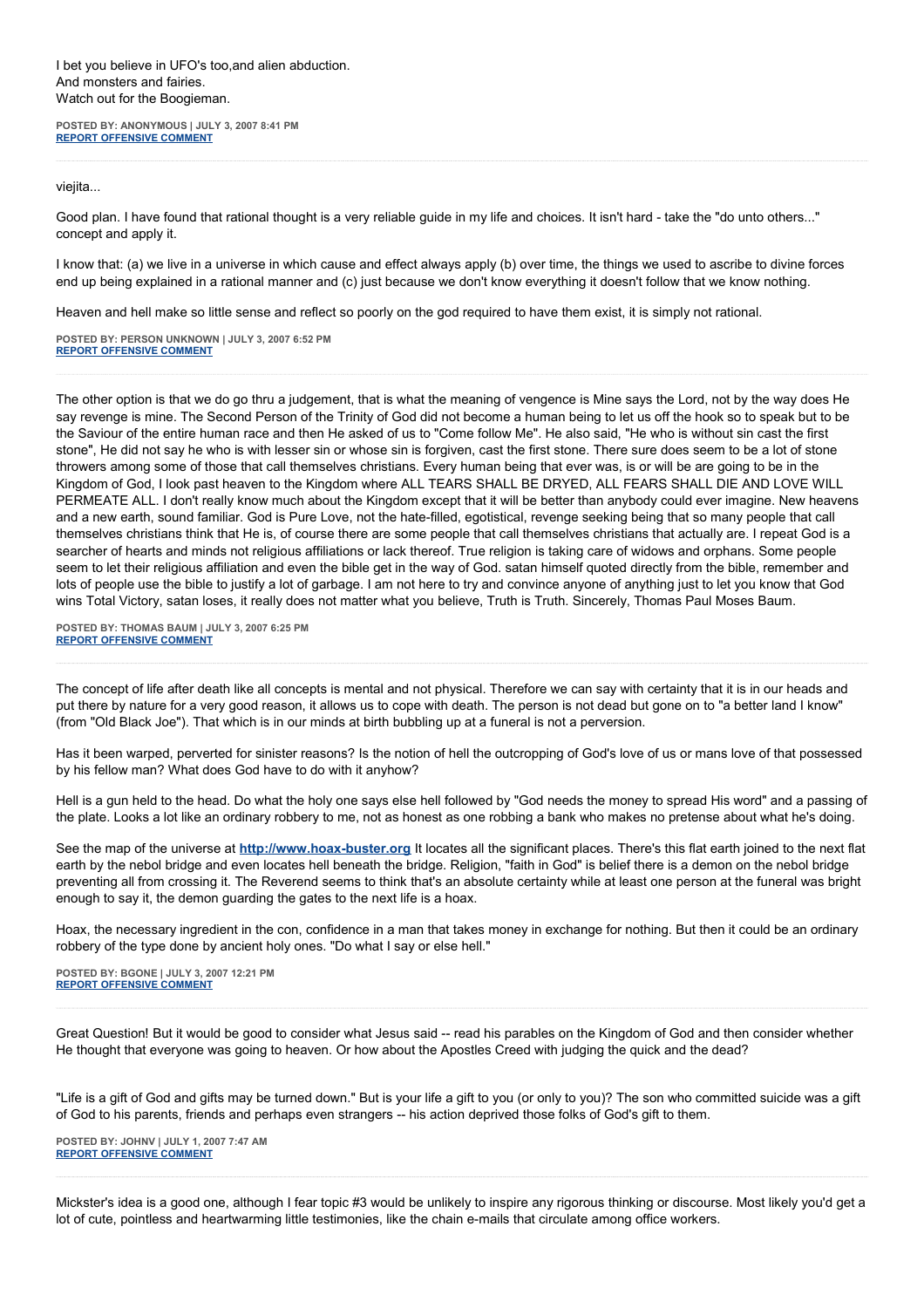If On Faith doesn't follow through, how about we hijack a thread ourselves: starting with 1)Rational Thought: What is it and what is its role in your life?

**POSTED BY: VIEJITA DEL OESTE | JULY 1, 2007 12:21 AM [REPORT OFFENSIVE COMMENT](mailto:blogs@washingtonpost.com?subject=On%20Faith%20Panelists%20Blog%20%20%7C%20%20Viejita%20del%20oeste%20%20%7C%20%20Is%20This%20the%20Right%20Question?%20%20%7C%20%201134683&body=%0D%0D%0D%0D%0D================%0D?__mode=view%26_type=comment%26id=1134683%26blog_id=618)**

SallyQ, JonM:

How about a column that alternates weekly with this one that focuses on other worthy aspects of human thought and behavior say 1)Rational Thought: What is it and what's it's role in your life, or 2) Logic and Reason: a help or a hindrance for todays modern American or 3) Loving Kindness - How does in manifest in our daily life, 4) Basic Human Values: What Would Henry David Thoreau life tell us about ourselves today? 5) Self-Reliance: Being a moral/ethical person without God/Heaven and/or Hell.

Cheers,

**Mickster** 

**POSTED BY: MICKSTER | JUNE 30, 2007 9:00 PM [REPORT OFFENSIVE COMMENT](mailto:blogs@washingtonpost.com?subject=On%20Faith%20Panelists%20Blog%20%20%7C%20%20mickster%20%20%7C%20%20Is%20This%20the%20Right%20Question?%20%20%7C%20%201134432&body=%0D%0D%0D%0D%0D================%0D?__mode=view%26_type=comment%26id=1134432%26blog_id=618)**

It could be that our brains and consciousness are like radio waves and radios or television sets. Our brains recognize and house consciousness during our lives on earth. The brain does not create consciousness any more than a TV set creates the radio waves that cause sound and pictures on a screen.

When a radio breaks, the radio waves can still be recognized by other receivers. The brain is unique to each person, so the thoughts that arise are unique, also. We do not all perceive the same television program because our brains are not all standardized sets.

On the other hand, I could be completely wrong. Perhaps we should all worship Zeus or a tree in the back yard.

**POSTED BY: PAUL H. | JUNE 30, 2007 2:25 PM [REPORT OFFENSIVE COMMENT](mailto:blogs@washingtonpost.com?subject=On%20Faith%20Panelists%20Blog%20%20%7C%20%20Paul%20H.%20%20%7C%20%20Is%20This%20the%20Right%20Question?%20%20%7C%20%201133677&body=%0D%0D%0D%0D%0D================%0D?__mode=view%26_type=comment%26id=1133677%26blog_id=618)**

Yes:

It's about unselfish entry into the needs of the earth—everybody's need of "daily bread," everybody's need of "forgiveness" (the outer and inner conditions of peace). And it premises all—all life and thought and action—on the sovereignty, providence, and promise of God.

No:

Our Father in heaven, may our lives honor your holy name. Your kingdom come on earth as it is in heaven." In and as Jesus, God came to earth. He preached and lived "the kingdom [rule] of God" "on earth as...in heaven." In the ancient baptismal phrase, he died to save us from "sin, death, and the devil." He was "bodily" resurrected, looking forward to our "bodily" resurrections. (The earthiness of all this is splendidly spelled out in this week's first published response, by Tom Wright, the most eminent living scholar of the New Testament.)

When did it say that God sent himself? Hmm.. I coulda sworn Jesus was his SON. I must have missed something in the evangelical nonsense. Can't we all just pretend that Christianity is truly universalizing -- whatever happened to loving thy neighbor, the notion of peace and childlike kindness, ....

I'm converting to Buddhism.

**POSTED BY: ANONYMOUS | JUNE 30, 2007 12:42 PM [REPORT OFFENSIVE COMMENT](mailto:blogs@washingtonpost.com?subject=On%20Faith%20Panelists%20Blog%20%20%7C%20%20Anonymous%20%20%7C%20%20Is%20This%20the%20Right%20Question?%20%20%7C%20%201133535&body=%0D%0D%0D%0D%0D================%0D?__mode=view%26_type=comment%26id=1133535%26blog_id=618)**

as previously written garbled, that is to say the least, that was a terrible article

**POSTED BY: CAPTIN AMERICA | JUNE 30, 2007 10:34 AM [REPORT OFFENSIVE COMMENT](mailto:blogs@washingtonpost.com?subject=On%20Faith%20Panelists%20Blog%20%20%7C%20%20captin%20america%20%20%7C%20%20Is%20This%20the%20Right%20Question?%20%20%7C%20%201133375&body=%0D%0D%0D%0D%0D================%0D?__mode=view%26_type=comment%26id=1133375%26blog_id=618)**

as previously written garbled, that is to say the least, that was a terrible article

**POSTED BY: CAPTIN AMERICA | JUNE 30, 2007 10:34 AM [REPORT OFFENSIVE COMMENT](mailto:blogs@washingtonpost.com?subject=On%20Faith%20Panelists%20Blog%20%20%7C%20%20captin%20america%20%20%7C%20%20Is%20This%20the%20Right%20Question?%20%20%7C%20%201133374&body=%0D%0D%0D%0D%0D================%0D?__mode=view%26_type=comment%26id=1133374%26blog_id=618)**

You said it, Mr. Mark.

BTW, Anonymous, "remorse" isnt' a verb, so I'm not quite sure what you were getting at, either.